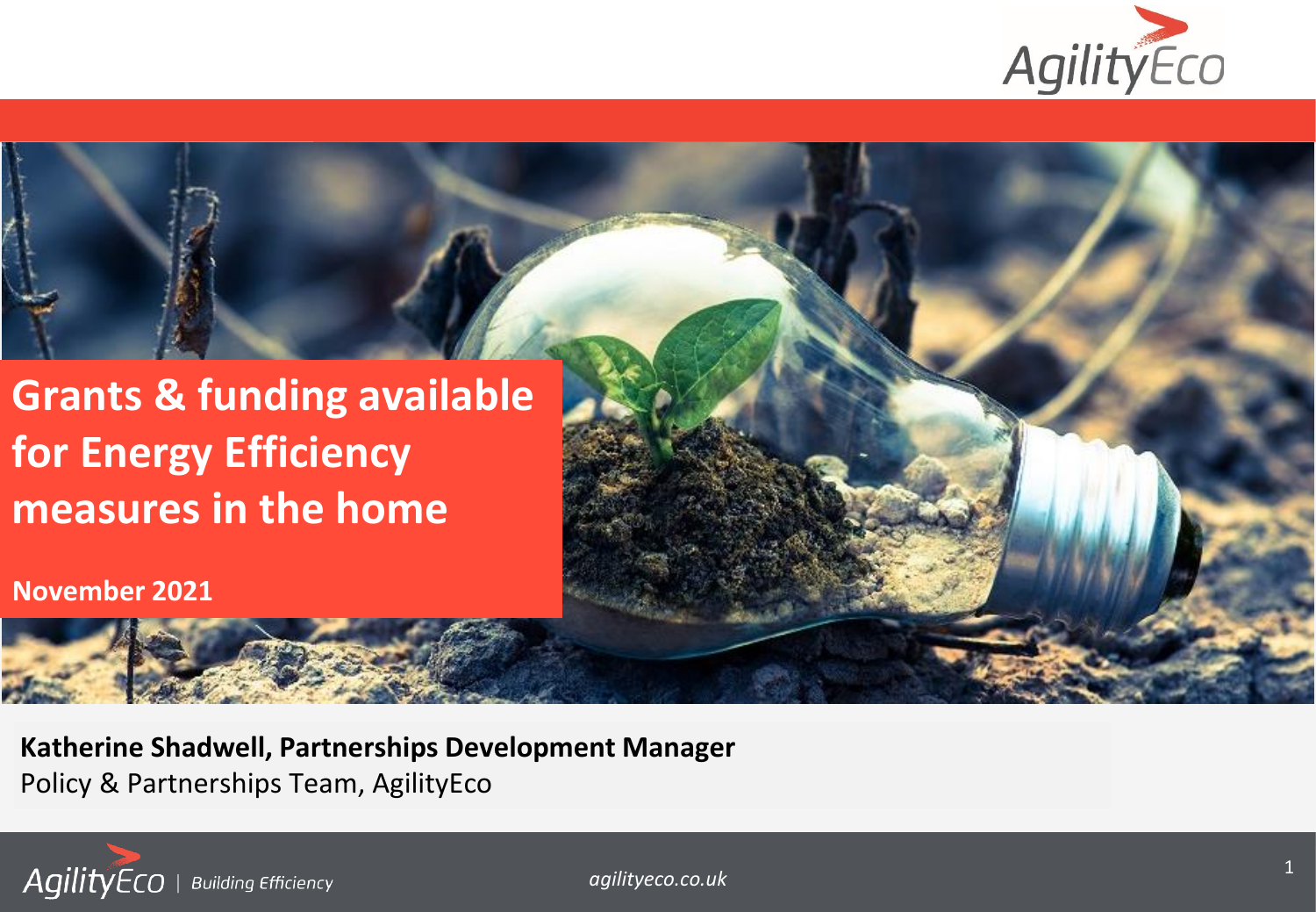# About AgilityEco



At AgilityEco, we've made it our mission to play a major role in eliminating fuel poverty, to deliver tangible and permanent improvements for low income and vulnerable households and to prepare Britain's homes for Net Zero.

Our vision is a warm, efficient and healthy home for everyone. We achieve our mission by bringing together:

- high-quality vulnerable customer support
- funding and delivery of energy efficiency measures
- local partnerships

**Building Efficiency** 

AgilityEco









*agilityeco.co.uk* <sup>2</sup>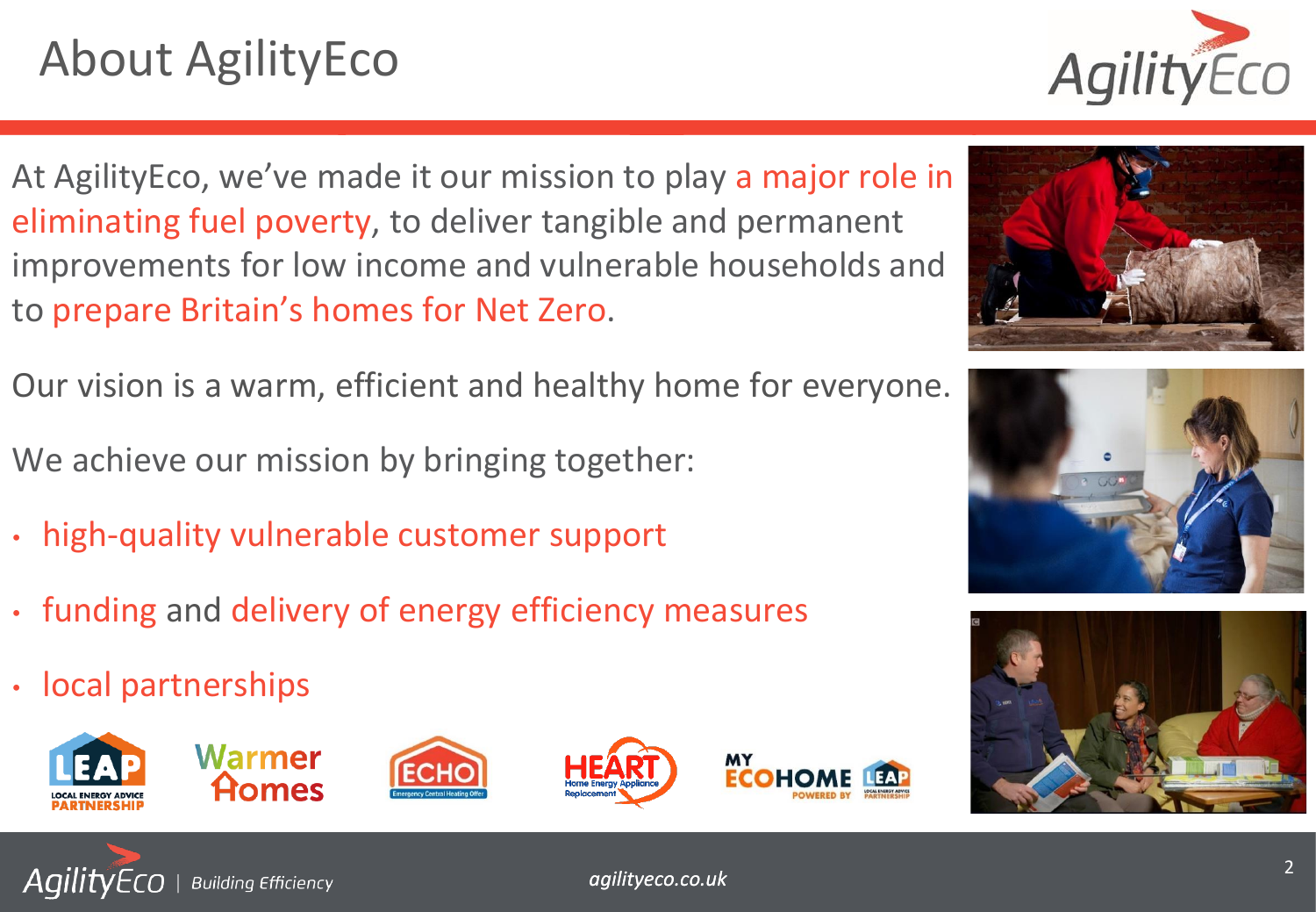Throughout West Sussex there are a number of programmes available offering funding for low carbon heating and insulation in the home, these are:

### • Green Homes Grant - Local Authority Delivery Scheme

Government funding – local authorities must bid. Aims to raise energy efficiency of low income & low EPC rated homes, new from 2020.

### • ECO (Energy Company Obligation)

Government energy efficiency scheme in Great Britain to help reduce carbon emissions and tackle fuel poverty, which began in 2013.

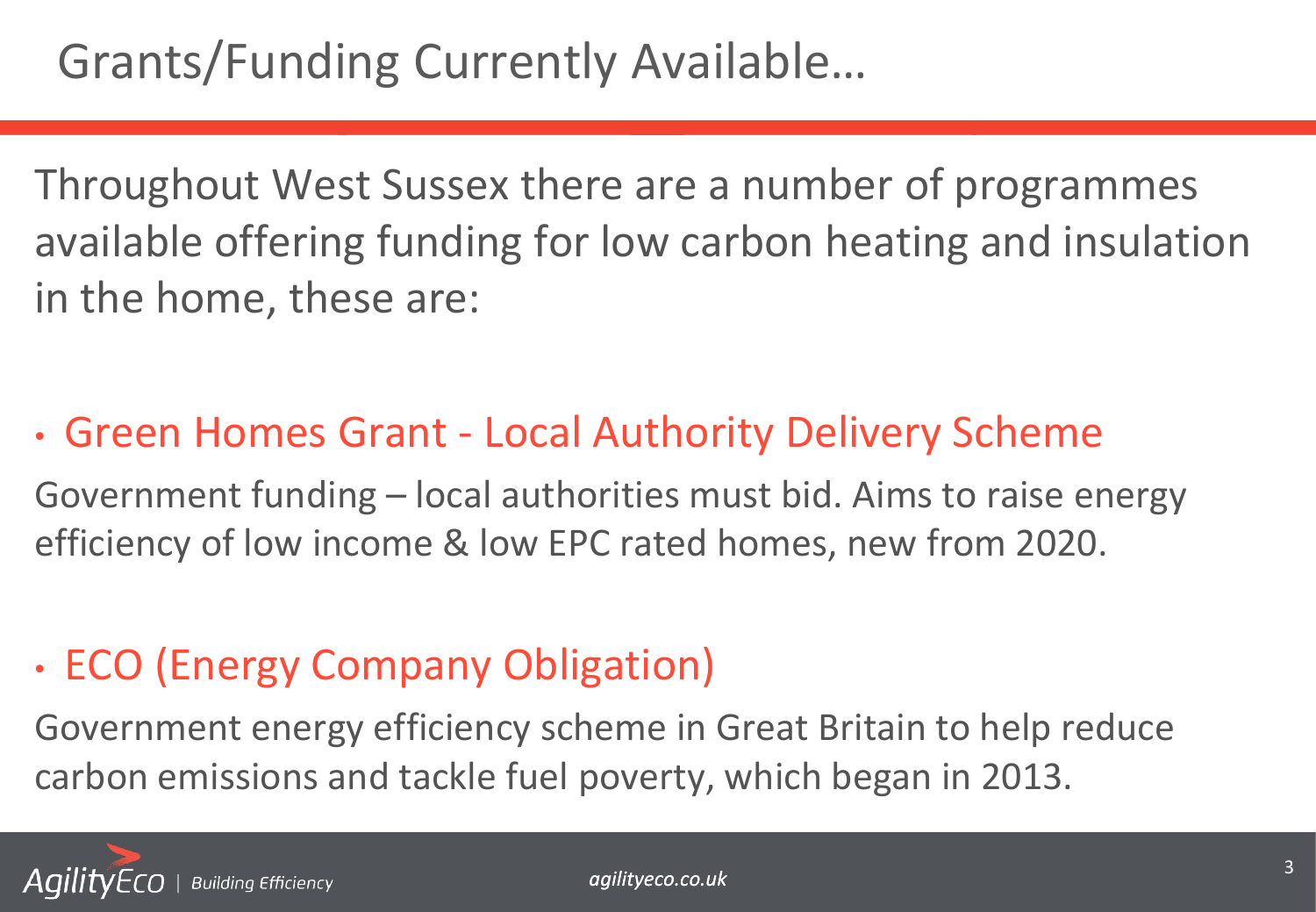## Green Homes Grant Local Authority Delivery Scheme

Green Homes Grant Local Authority Delivery (LAD) is primarily focused on **EPC D, E, F & G rated homes** & **low income households**.

Homes with a low EPC rating are likely to have high energy bills and may have expensive heating and little insulation. Some homes are also 'hard to treat'.

#### **Who can get LAD funding support?**

Household income of less than £30,000 (before housing costs/bills) AND home has an EPC rating of D, E, F or G

#### **What can LAD fund?**

**Funding is currently available for Solar PV panels.** 

Other measures (external/internal wall insulation, park home

insulation & heat pumps may be available again early 2022)

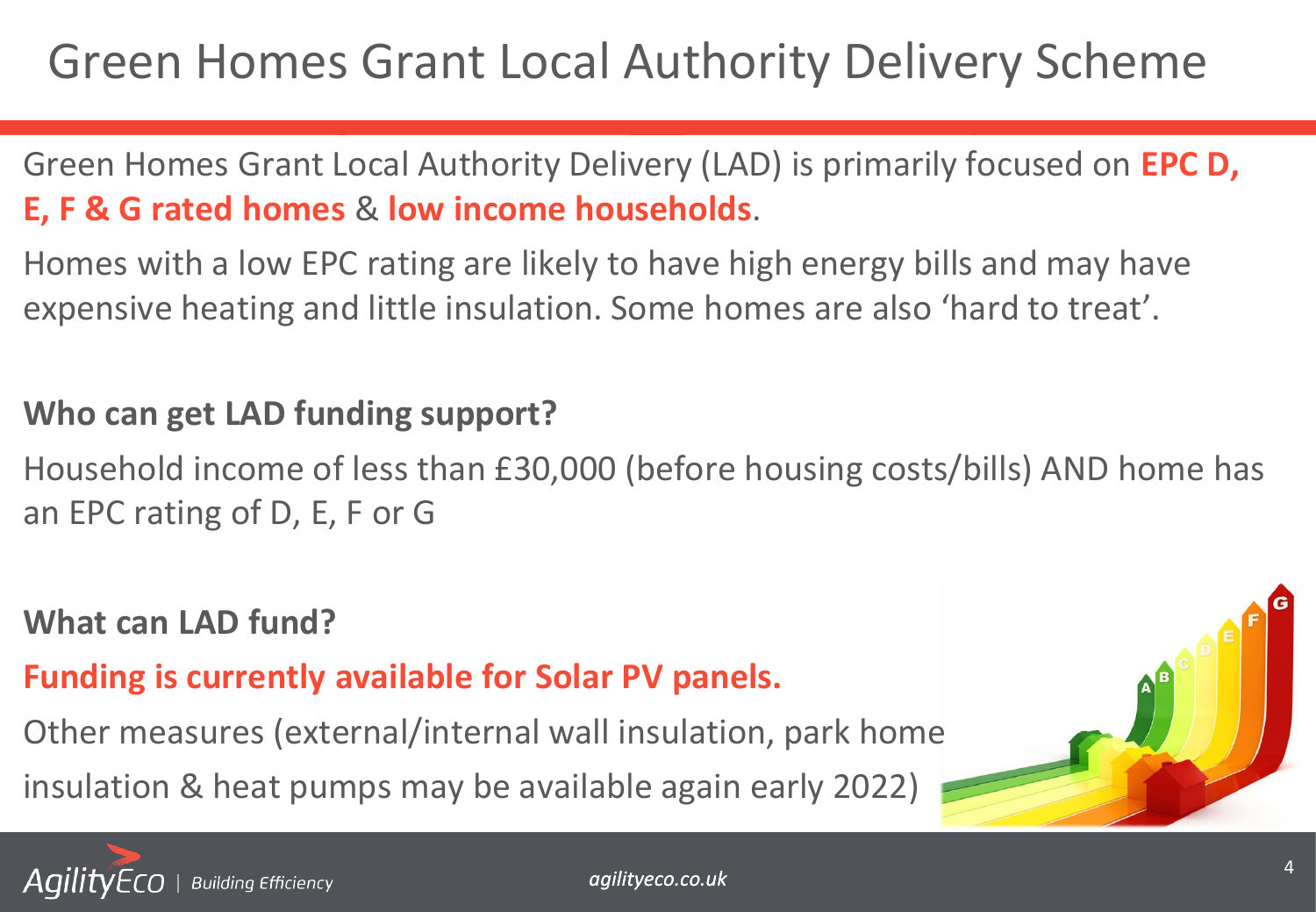# ECO (Energy Company Obligation)

**Energy Company Obligation (ECO)** is an obligation placed on the largest energy suppliers to support households to install energy improvements.

#### **Who can get ECO funding support?**

- Those receiving Warm Homes Discount automatically
- OR those receiving a qualifying benefit



#### **What can ECO fund?**

There is a long list of improvements that energy companies can support. In practice, most concentrate on **cavity wall insulation** and **loft insulation**.

The energy company may offer to **fit the improvement for free**, or they may ask you to **pay some of the cost yourself**.

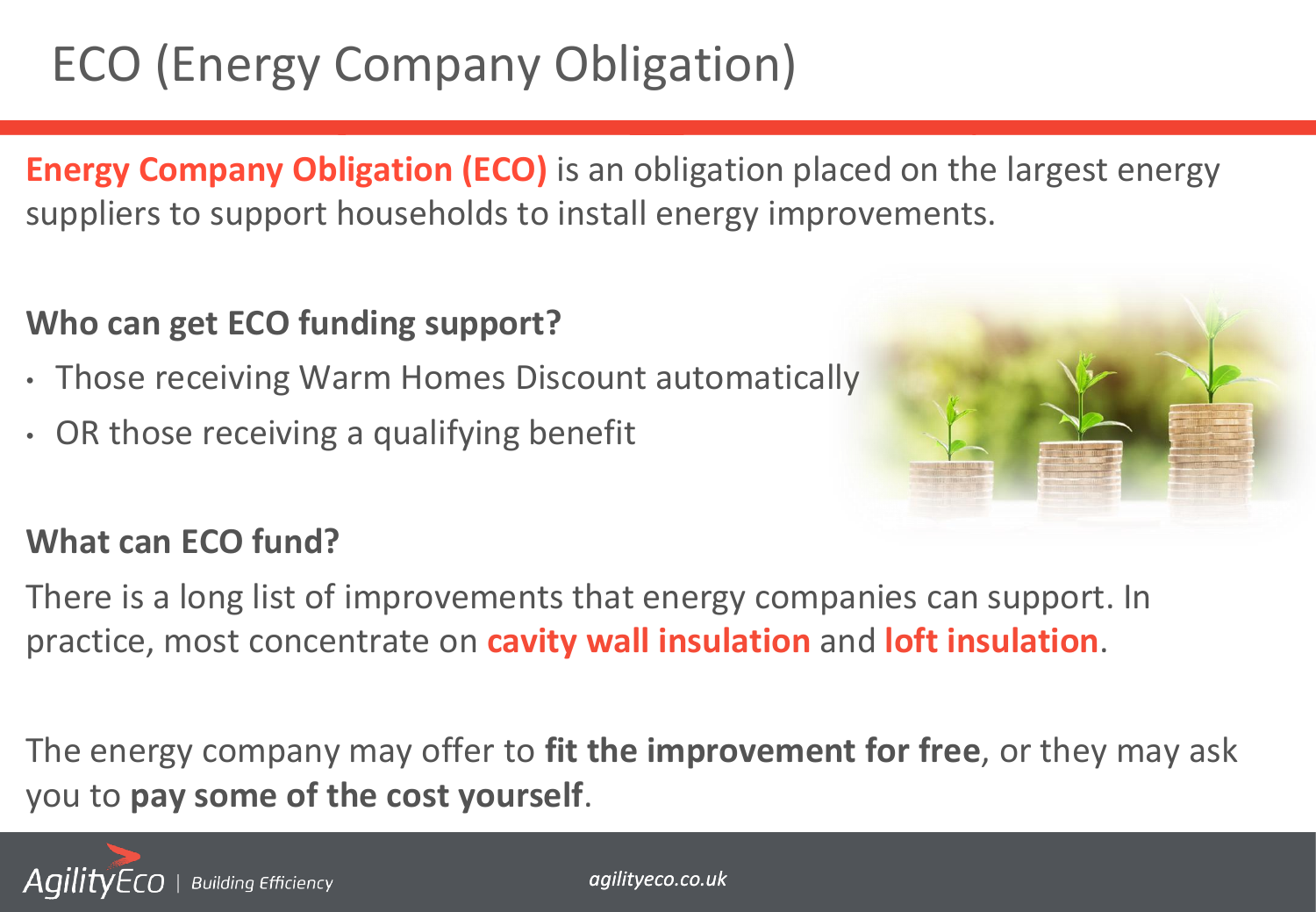# Grants/Funding that are on the horizon…

Home Upgrade Grant (HUG): government manifesto commitment of £2.5 billion to be made available, first £150 million has been released for bidding through Sustainable Warmth competition. Offers up to £25,000 of fully funded measures (e.g. insulation, heat pumps etc.) to low-income households that are off-gas.

Boiler Upgrade Scheme (BUS): this scheme will offer capital grants of £5000 to property owners towards the cost of a new low carbon heating system. This will be to install heat pumps and in some limited circumstances, biomass boilers, to replace fossil fuel heating systems. Due to open Spring 2022 (April)

Stay tuned more details



*agilityeco.co.uk* <sup>6</sup>